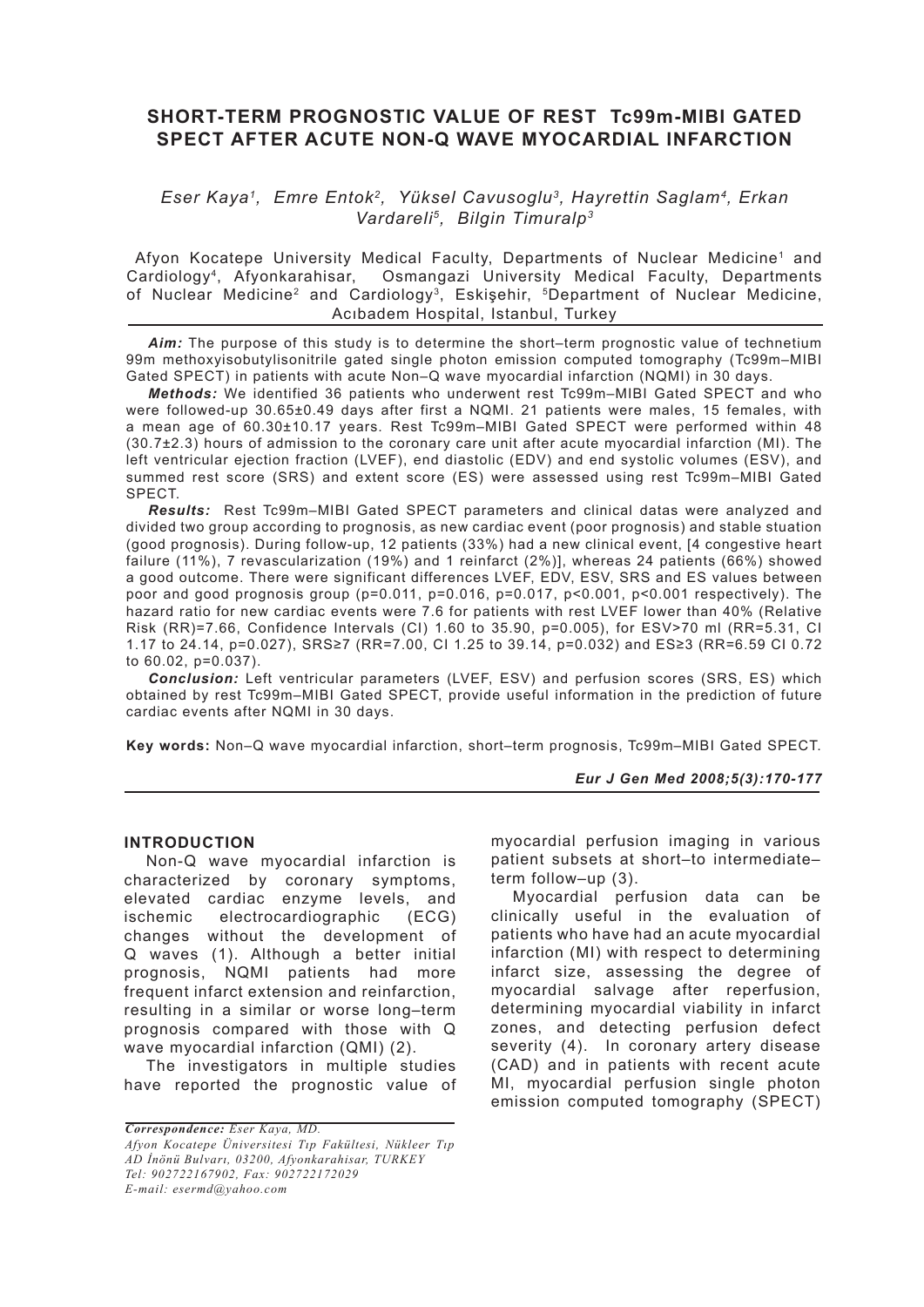is an effective method for risk stratification (5), diagnosis and prognosis (6). Prognosis of acute MI is also related to the degree of left ventricular dysfunction and extent and severity of CAD (7).

Gated SPECT has been a major breakthrough in the practice of nuclear cardiology, and offers important additional prognostic information over that given by perfusion data alone, the possibility to simultaneously assess both myocardial perfusion and left ventricular ejection fraction (LVEF) and left ventricular volumes (8,9).

The two most powerful predictors of prognosis (total defect size and resting LVEF) can be assessed with a single test with Gated SPECT (4). The widest experience about the prognostic value of the functional parameters derived from Gated SPECT (8).

Technetium 99m (Tc99m) labeled perfusion agents have been introduced into clinical practice to enhance the specificity of SPECT. Methoxyisobutylis onitrile (MIBI) is a lipophylic cation and passes the cell membrane by passive diffusion and also the more favorable physical characteristics of Tc99m imaging with a gamma camera is to obtain better image quality (4).

To our knowledge, no finding of short–term prognostic studies involving rest Gated SPECT imaging are currently available. The purpose of our study is to determine the short-term prognostic value of rest Tc99m–MIBI Gated SPECT findings in patients with NQMI.

### **MATERIAL AND METHODS** *Patient population*

The study group was consisted of 36 patients (21 males and 15 females), mean age 60.30±10.17 years (range: 37−78). The 20 patients had ST segment changes on the electrocardiography (ECG). NQMI was confirmed by elevation enzymatic data. All patients were identified who had undergone rest Gated SPECT within 48 (30.7±2.3) hours of admission to the coronary care unit. The occurrence of 30 days-with in-hospital-cardiac events was considered in risk stratification.

### *Acquisition protocol*

Tc99m–MIBI Gated SPECT imaging was performed with a dual–head gamma camera (Marconi Axis 2000 Prism) equipped with a low energy, high resolution collimator (LEHR) and an energy interval of 140±10% keV in a 64x64 matrix. Images were acquired in a 180° orbit with 30s readings every 3°. The R–R interval in the ECG was divided into eight parts. Transverse reconstruction was automatically applied in the quantitative Gated SPECT (QGS) process (ramp filter, 180 filtered BP parallel). In the post– filtering procedure, a low–pass filter order was 5 and the cut–off was 0.21. In the prefiltering process run before reconstruction in the CEqual analysis (Cedars–Emory quantitative analysis), the low–pass (Butterworth) filter order/cut–off values in rest study was 5/0.25.

### *Image analysis*

Short–axis images were processed by using Gated SPECT algorithms with the results obtained from Gated SPECT study by quantitative analysis and left ventricular functional parameters [left ventricular ejection fraction (LVEF), end diastolic volume (EDV) and end systolic volume (ESV)], were calculated. Gated projection data sets were converted to summed non–gated data and vertical long axis, horizontal long axis, and short-axis images were reconstructed by CEqual method. This method is highly reproducible and can be used to interpret temporal changes in myocardial perfusion (10,11).

Semiquantitative visual interpretation of myocardial perfusion images was done by consensus of two experienced readers without knowledge of specific diagnosis or patient's identity. Myocardial perfusion was scored using a 17 segment model, on a 0 to 4 scale (0: normal perfusion, 1: mild decrease of photon counts, 2: moderate decrease of photon counts, 3: severe decrease of photon counts, 4: absent photon counts) (12). The summed rest score (SRS) was calculated by adding the scores for all segments, for perfusion defect extent (extent score: ES) was also determined by adding the number of abnormal segments.

### *Coronary Angiography*

Coronary angiography (CAG) was applied all patients after Gated SPECT study. CAG was performed by Judkin's technique. The stenosis in the coronary arteries were classified as normal, mild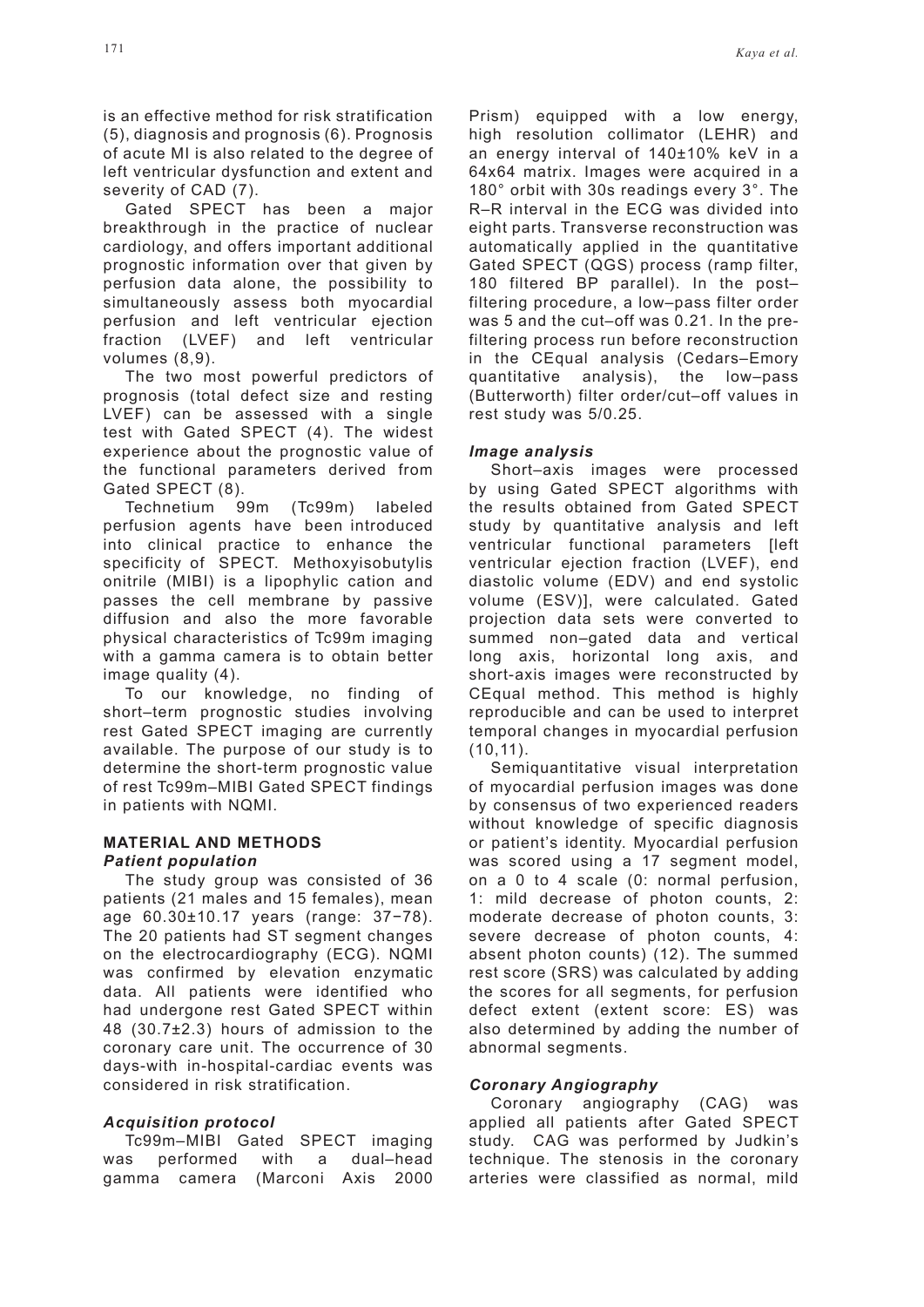

**Figure 1. Shows 30-day cardiac event rate and LVEF relation, inreased LVEF causes** 

(50–70%) and severe (70–100%) by two cardiologists according to the coronary flow thrombolysis in myocardial infarction classification.

#### *Medical record review*

We assessed clinical risk factors by reviewing the medical record. Clinical variables considered were age, sex, hypertension, diabetes mellitus, dyslipidemia, menapouse, smoke, family, ST segment changes and CAG.

The patients were divided into two groups according to their prognosis in which the patients who had new clinical event, were assigned as poor prognosis. And the patients who had well outcome, describe as good prognosis. All clinical data and rest Gated SPECT findings were compared among the two groups (Table1).

### *Patient follow-up*

Follow–up was obtained for 30 days– in hospital and after discharge–with a mean of 30.65±0.49 days. Telephone interviews were performed, and hospital charts reviewed and primary physicians contacted for confirmation. Cardiac events included reinfarction, revascularization, congestive heart failure and death.

#### *Statistical analysis*

All parametric results were expressed as mean ± standard deviation for each group. Shapiro–Wilks test was performed to check the normality of the data before running tests. Comparisons of the between groups subjects were performed using the t test and Mann-whitney U test. Chi–square and Fisher's Exact test were performed nonparametric results. Relative risk (RR) with 95% confidence intervals (CI) was calculated by logistic regression analysis. The relative risk with the 95% confidence intervals (CI) are presented. A p–value less than 0.05 was considered to be statistically significant.

### **RESULTS**

During the follow-up period (include hospitalization) (30.65±0.49 day), 12 patients (33%) had a new clinical event, (4 congestive heart failure (11%), 7 revascularization (19%), 1 reinfarct (2%) and no death), whereas 24 patients (66%) showed a good outcome. Clinical data and rest Gated SPECT findings in patients with short–term prognosis are shown in Table 1. There were no stastistical differances in age, sex, risk factors, ST segment changes, and CAG result (two or three vessel lesion) between two groups. Creatine Kinase–Myocardial Binding (CK–MB) enzyme levels were significantly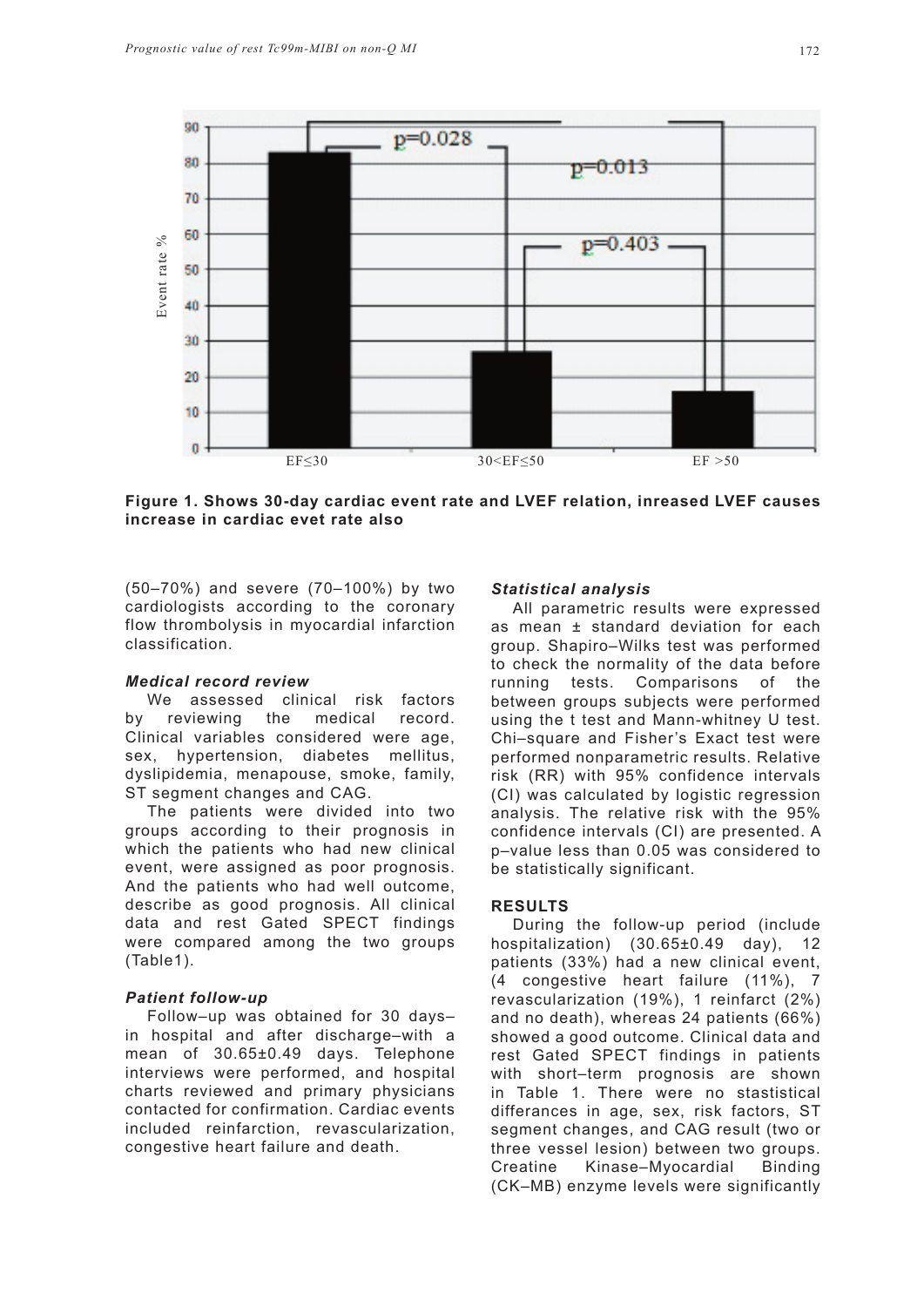

**Figure 2. Shows 30-day cardiac event rate and rest perfusion scores relation,** 

different in two groups (p=0.037) and troponin levels were not different.

There were significant differences in LVEF, EDV, ESV, SRS and ES values between poor and good prognosis group (p=0.011, p=0.016, p=0.017, p<0.001, p<0.001, respectively). The relationships between scintigraphic quantitative paramaters (EF, SRS) and cardiac event rate are shown in figures 1 and 2. By univariate analysis, Gated SPECT

parameters; Rest LVEF<40% (RR= 7.66, CI 1.60 to 35.90), ESV>70 ml (RR=5.31, CI 1.17 to 24.14), SRS≥7 (RR=7.00, CI 1.25 to 39.14) and ES≥3 (RR=6.59 CI 0.72 to 60.02) were predictors of cardiac events (Table 2).

#### **DISCUSSION**

Although left ventricular functions are protected by perfusional alterations in subendocardial area in NQMI patients, the ratio of possible new cardiac events are almost the same (13). Patients with an acute MI may be benefit from simultaneous evaluation of left ventricular function and myocardial perfusion using Gated SPECT imaging because both LVEF and perfusion defect size are prognostically important  $(14)$ .

LVEF and measurement of left ventricular volumes have important clinical implications for prognosis of patients with cardiac disease (15), and those paramaters are powerful independent prognostic variables (16). Multiple studies have shown that resting and exercise LVEF, measured by radionuclide methods, are powerful predictors of cardiac events (17), and have incremental prognostic value in patients with acute MI (18).

But, the functional parameters obtained using a post–stress Gated SPECT can be partly influenced by the presence of post–ischemic stunning and thus should be considered slightly different from a true resting LVEF (8).

The first and most obvious prognostic parameter is the resting LVEF, this parameter has a predictive value for the development of heart failure, cardiac death and hard events in patients with a first non–complicated myocardial infarction (8,18). In this study, rest EF was a most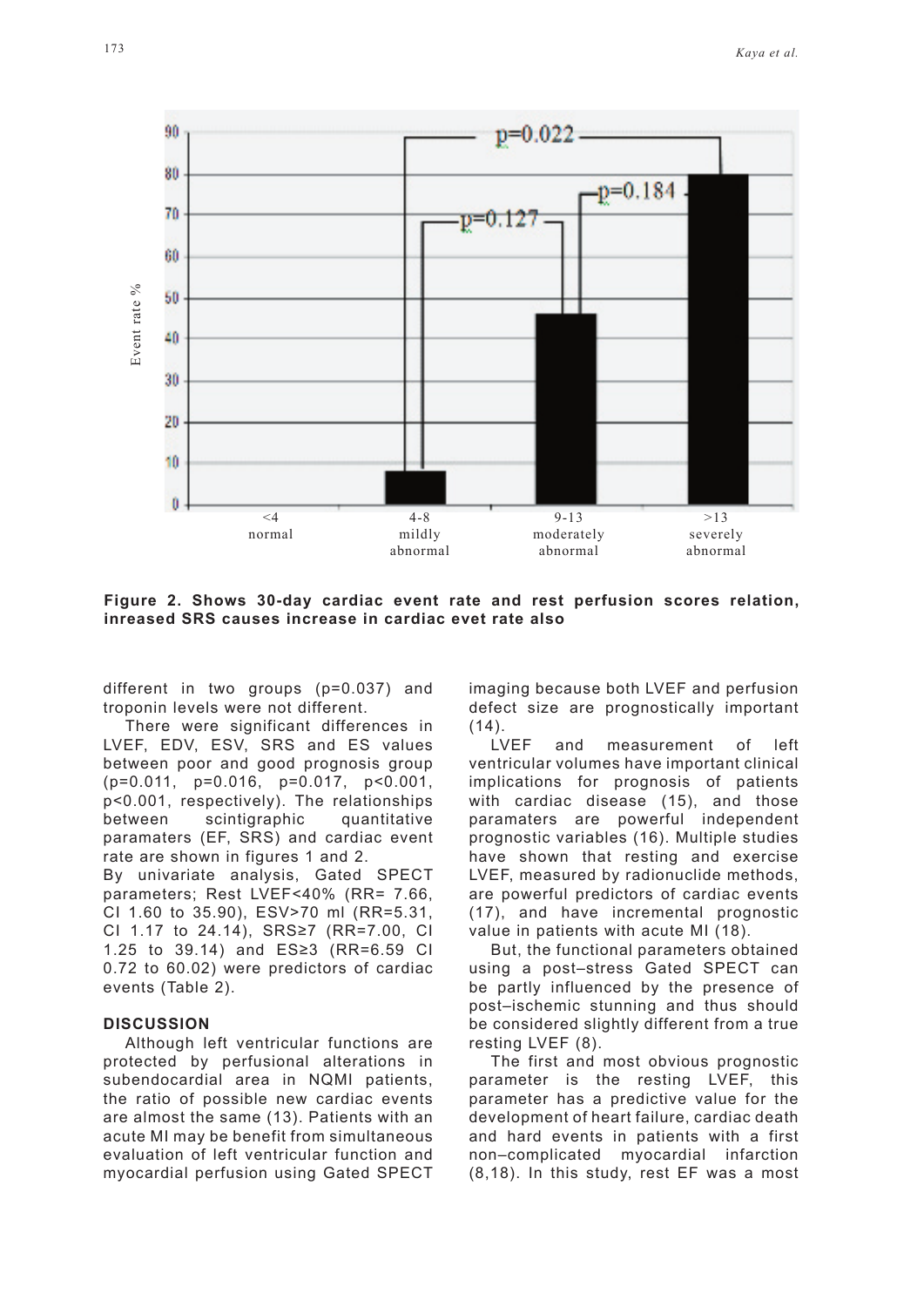| $\cdot$ $\cdot$ $\cdot$      | Poor Prognosis    | Good Prognosis   | p value |  |
|------------------------------|-------------------|------------------|---------|--|
| Number of cases              | (n:12)            | (n:24)           |         |  |
| Age (years)                  | $58.3 \pm 11.6$   | $61.2 \pm 9.9$   | ns      |  |
| Sex (m/f)                    | (8/4)             | (13/11)          | ns      |  |
| Risk factors                 | $n(\%)$           | $n(\%)$          |         |  |
| Hypertension                 | 8(66)             | 12(50)           | ns      |  |
| Diabetes mellitus            | 4(33)             | 7(29)            | ns      |  |
| Dyslipidemia                 | 4(33)             | 10(41)           | ns      |  |
| Menapouse                    | 3(25)             | 7(29)            | ns      |  |
| Smoke                        | 7(58)             | 8(33)            | ns      |  |
| Family                       | 2(16)             | 5(20)            | ns      |  |
| ST segment changes           | 9(75)             | 11(45)           | ns      |  |
| KAG                          |                   |                  |         |  |
| Three vessel lesion          | 6(50)             | 10(42)           | ns      |  |
| Two and less vessel lesion   | 6(50)             | 14(58)           | ns      |  |
| Enzymes                      |                   |                  |         |  |
| $CK-MB$                      | $164.3 \pm 168.2$ | $81.4 \pm 97.6$  | 0.037   |  |
| Troponin                     | $2.1 \pm 3.3$     | $0.6 \pm 0.7$    | ns      |  |
| <b>Rest Gated Parameters</b> |                   |                  |         |  |
| <b>LVEF</b>                  | $35.9 \pm 14.5$   | $46.7 \pm 10.0$  | 0.011   |  |
| <b>EDV</b>                   | $137.2 \pm 56.6$  | $100.8 \pm 47.7$ | 0.016   |  |
| <b>ESV</b>                   | $98.3 \pm 59.9$   | $56.3 \pm 36.3$  | 0.017   |  |
| Perfusion Scores             |                   |                  |         |  |
| <b>SRS</b>                   | $12.7 \pm 3.1$    | $7.8 \pm 3.8$    | < 0.001 |  |
| ES                           | $6.0{\pm}4.9$     | $2.9 \pm 1.2$    | < 0.001 |  |

**Table 1. Clinical data, rest Gated SPECT findings and perfusion scores of the both groups**

*ns: non-significant*

powerful predictor of all cardiac events, and the patients with congestive heart failure had EF less than 30.

Various investigators have used different LVEF (30%-50%, EF) values for determining risk stratification and prognosis (4,19,20,21). All of these studies were about middle–long term prognosis and risk stratification. We could not found any study in the literature about short-term risk stratification and prognosis on NQMI using rest Tc99m–MIBI GATED SPECT to make a comparison with our findings. We think that our study is a preliminary study that showed the short term prognosis of NQMI patients by performing Tc99m–MIBI Gated SPECT. In our study; new cardiac event rate was 66%, this results in a hazard ratio of 7.6 for patients with a LVEF lower than 40% (CI 1.60 to 35.90). Other indicators of high risk; increased EDV and ESV in CAD (22). Sharir et al. (17) described; threshold values for ESV: 70 ml and EDV: 120ml for prognosis, and showed that an ESV>70 ml was related to high death rate in patients with mild–to– moderate or severe perfusion defect in CAD. The annual cardiac mortality rate was 10.4 % in patients with a resting end-systolic volume greater than 70 ml, resulting in a hazard ratio of 4.5 (23).

In our sudy, with the ESV>70 ml and mild– to–severe perfusion defects of patients had no death but new cardiac event rate was 100%, with a hazard ratio of 5.31 (CI 1.17 to 24.14, p=0.027).

If EDV>120 ml is high risk for cardiac death (17), in our study; new cardiac event rate was 50% in the patients with EDV>120 ml.

Hachamovitch et al. (24) showed the enhanced prognostic value of myocardial perfusion imaging. Multiple perfusion abnormalities (large perfusion defect size), multi–vessel disease scan pattern with defects in two or more vascular supply regions, shows high–risk myocardial perfusion scan variables after acute MI  $(4,6)$ .

Mildly abnormal perfusion studies are associated with a low risk of cardiac death or myocardial infarction, whereas markedly abnormal scans are associated with a high risk of cardiac events (24). Patients with normal images or small defects have a significantly better outcome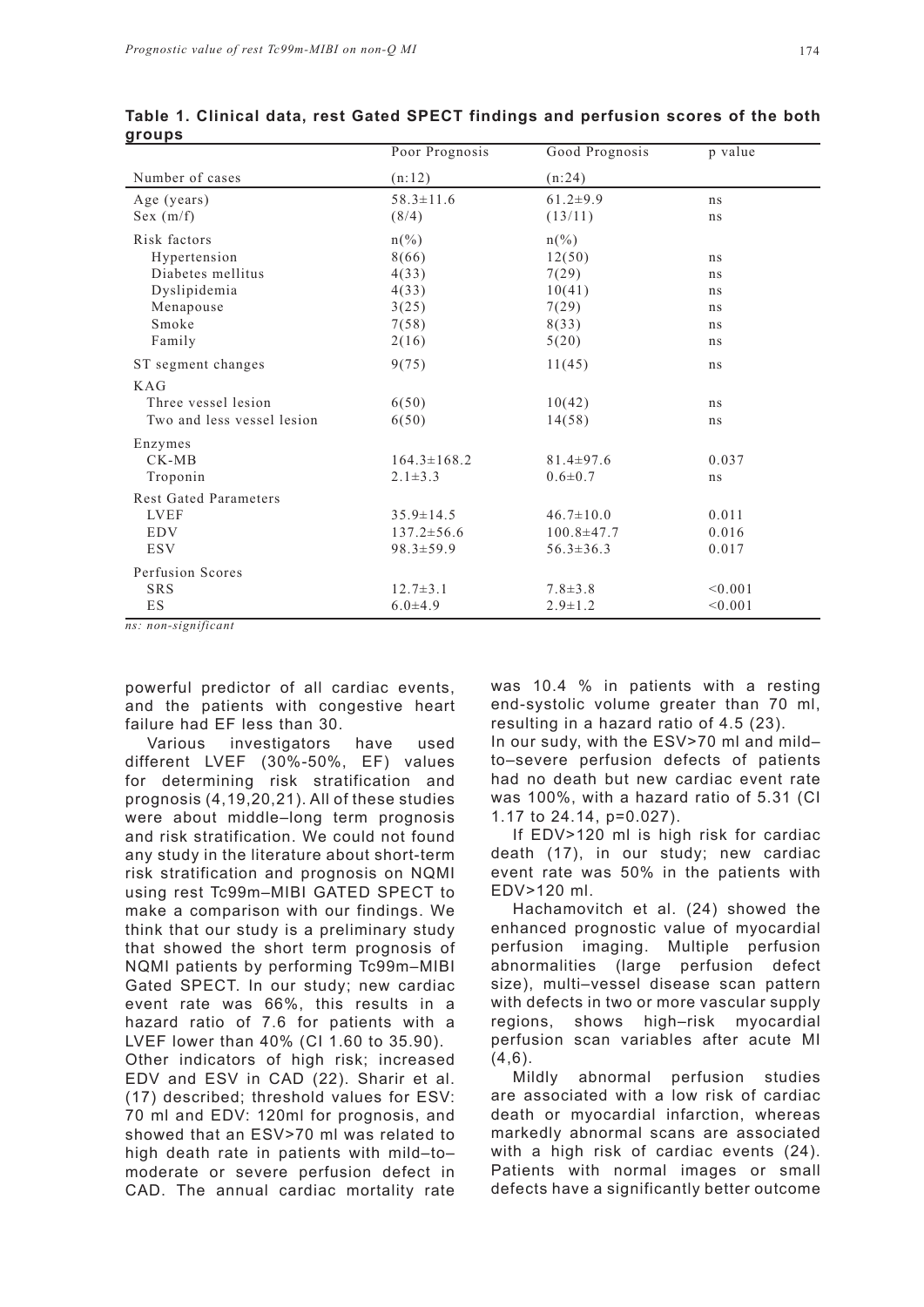| Characteristic     | Patients | Events | p value | Relative Risk        |  |
|--------------------|----------|--------|---------|----------------------|--|
|                    | $n\%$    | $n\%$  |         | $(95\%CI)$           |  |
| Hypertension       | 20(55)   | 8(40)  | ns      | $2.00(0.47-8.46)$    |  |
| Diabetes mellitus  | 11(30)   | 4(36)  | ns      | $1.21(0.27 - 5.37)$  |  |
| Dyslipidemia       | 14(38)   | 4(28)  | ns      | $0.57(0.16-2.98)$    |  |
| Menapouse          | 10(27)   | 3(30)  | ns      | $1.00(0.23-4.34)$    |  |
| Smoke              | 15(41)   | 7(46)  | ns      | $2.00(0.66 - 12.77)$ |  |
| Family             | 7(19)    | 2(28)  | ns      | $0.58(0.08-2.80)$    |  |
| ST segment changes | 20(55)   | 9(45)  | ns      | $3.54(0.79-16.4)$    |  |
| Rest LVEF $<$ 40   | 13(36)   | 8(66)  | 0.005   | $7.60(1.60-35.90)$   |  |
| $ESV > 70$ ml      | 12(33)   | 7(58)  | 0.027   | $5.31(1.17-24.14)$   |  |
| $EDV > 120$ ml     | 10(27)   | 5(50)  | ns      | $2.71(0.59-12.31)$   |  |
| $SRS \geq 7$       | 20(55)   | 10(50) | 0.032   | $7.00(1.25-39.14)$   |  |
| ES > 3             | 26(72)   | 11(42) | 0.037   | $6.59(0.72 - 60.02)$ |  |

**Table 2. Clinical risk factors, rest Gated SPECT findings and predictors of cardiac event**

than patients with abnormal images or large defects (14). Iskandrian et al. (25) found that the total number of myocardial perfusion defects was the single best predictor of subsequent event, and both extent and severity of hypoperfusion were exponentially correlated with event rate. Similar in our study; increased severity and extent of perfusion defect caused increased cardiac event rate .

Sharir et al. (26) the prediction of cardiac death demonstrated that the most powerful predictor was the SRS in randomize patients who had myocardial perfusion SPECT. In a study; the value of SRS was higher at cardiac death compared to MI at the patient who had SPECT study (24).

Douglas et al. (27) stated that cardiac event rate is higher in patients with perfusion defect score over 7. In our study, the patients, whose SRS was greater than 7, had a 50% cardiac event and relative risk was 7.00 with CI 1.25 to 39.14 in 30 days, and severity and extent of perfusion defect were a predictor for new cardiac event, SRS was more predictive than ES. As another word, increased the severity of perfusion defect, increased the probability of new cardiac events for NQMI in 30 days.

According to Sharir et al. (17); the perfusion data were superior to function in predicting total events, whereas function data were superior to perfusion in predicting cardiac death. The greater impact of perfusion compared with function information on early referral for revascularization and on the crossover of patients from medical to revascularization treatment may account for the higher prognostic power of EF and ESV in the prediction of cardiac death compared with perfusion information, because patients with significant perfusion abnormalities are referred for aggressive treatment. Further incorporation of Gated SPECT data (EF and ESV) into the decision process of referral for revascularization may result in a reduction of the cardiac death rate (17).

The event rate increased with decreased EF and with increased ESV, SRS and ES (18). In our study, LVEF<40%, increased EDV, ESV, SRS and ES were related high cardiac event, functional data (EF, ESV) were superior in predicting all cardiac event. The prognostic value of the resting LVEF and ESV had a higher predictive value for all cardiac event than SRS and ES (p=0.005, p=0.027, p=0.032, p=0.037, respectively).

Patients with EF<40% / resting perfusion defects / increased EDV and ESV, have a higher risk of multivessel CAD and have worse clinical outcomes (6). The event rate increased with decreasing values of EF and with increasing values of rest perfusion and ischemic scores (18).

In our study; cardiac event rate was increased in these patients, but cardiac event rate of the patient with three vessel lesions was more less than the patients with two or more less vessel lesion on CAG.

The presence of ST segment changes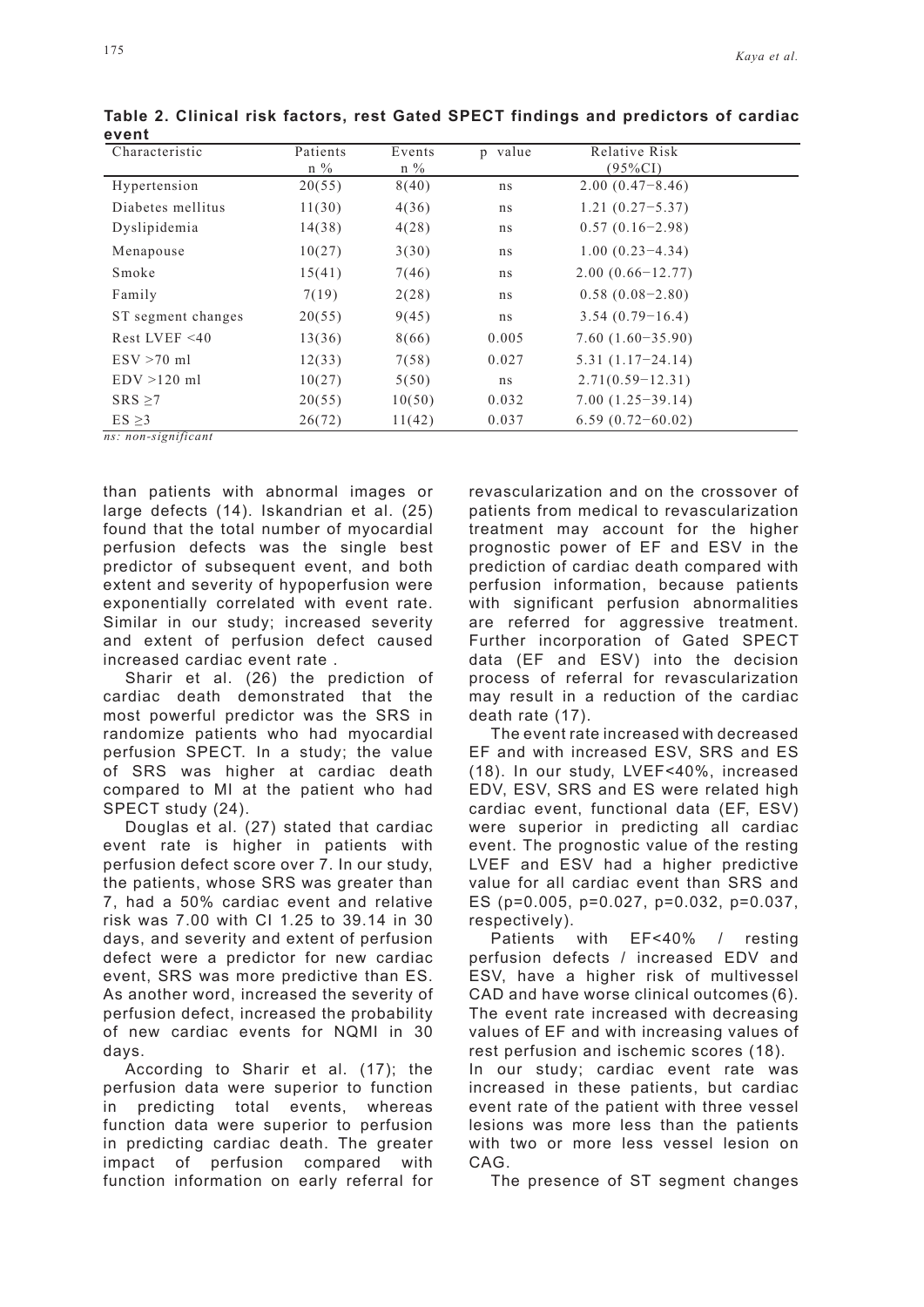and elevations of troponin and CK–MB are objective correlates of advers short–and long–term prognosis with NQMI (28). In our study, in 45% of patients with ST segment alteration had new cardiac event and the patients with higher levels of CK-MB had poor short term prognosis.

Study Limitations; The use of left ventricular ejection fraction measurement as a predictor of outcome in the very early acute phase of myocardial infarction has some limitations. Some patients may demonstrate substantial hyperkinesis of the normally perfused zone, which influences global performance to some degree. This may falsely rise the left ventricular ejection fraction. However, large scale study is needed for obtaining reliable outcomes for determination of short–term prognosis in patients with NQMI.

In conclusion, the main findings from the our study; left ventricular parameters (EF, ESV) and perfusion scores (SRS, ES) which obtained by rest Tc99m–MIBI Gated SPECT, provide useful information for short–term prognosis after NQMI in 30 days. This study demonstrates poor prognosis related decreased LVEF, increased ESV, SRS and ES. The prognostic value of the resting LVEF and ESV had a higher predictive value for all cardiac event than either perfusion SPECT or clinical parameters, and SRS and ES nearly these parameters.

*Acknowledgment: The research reported here was presented at the 8th International Conference of Nuclear Cardiology, Prague, Czech Republic, 29 April−2 May 2007.* 

### **REFERENCES**

- 1. Phibbs B. "Transmural" versus "subendocardial" myocardial infarction: An electrocardiographic myth. J Am Coll Cardiol 1983;1:561−4
- 2. Goodman SG, Langer A, Ross AM, et al. Non–Q wave versus Q wave myocardial infarction after thrombolytic therapy angiographic and prognostic insights from the Global Utilization of Streptokinase and Tissue Plasminogen Activator for Occluded Coronary Arteries–I Angiographic Substudy. Circulation 1998;97:444−50
- 3. Schinkel AFL, Elhendy A, van Domburg RT, et al. Long-term prognostic value of dobutamine stres 99mTc-Sestamibi SPECT: Single-Center Experience with 8-year Follow-up. Radiology

2002;225:701–6

- 4. Beller GA, Zaret BL. Contributions of nuclear cardiology to diagnosis and prognosis of patients with coronary artery disease. Circulation 2000;101:1465−78
- 5. Zellweger MJ, Dubois EA, Lai S, et al. Risk stratification in patients with remote prior myocardial infarction using rest-stress myocardial perfusion SPECT: Prognostic value and impact on referral to early catheterization. J Nucl Cardiol 2002;9:23−32
- 6. Clark AN, Beller GA. The present role of nuclear cardiology in clinical practice. Q J Nucl Med Mol Imaging 2005;49:43−58
- 7. De Feyter PJ, van Eenige MJ, Dighton DH, Visser FC, de Jong J, Roos JP. Prognostic value of exercise testing, coronary angiography and left ventriculography 6−8 weeks after myocardial infarction. Circulation 1982;66:527−36
- 8. Sciagra R. Leoncini M. Gated single-photon emission computed tomography The presentday "one-stop-shop" for cardiac imaging. Q J Nucl Med 2005;49:19−29
- 9. Germano G, Kiat H, Kavanagh PB, et al. Automatic quantification of ejection fraction from gated myocardial perfusion SPECT. J Nucl Med 1995;36:2138−48
- 10. Garcia EV, Cooke CD, Van Train KF, et al. Technical aspects of myocardial SPECT imaging with technetium-99m sestamibi. Am J Cardiol 1990;66:23E–31E
- 11. Berman DS, Kiat H, Van Train K, Garcia E, Friedman J, Maddahi J. Technetium 99m sestamibi in the assessment of chronic coronary artery disease. Semin Nucl Med 1991;21:190–212
- 12. Levine MG, Ahlberg AW, Mann A, et al. Comparison of exercise, dipyridamole, adenosine, and dobutamine stress with the use of Tc-99m tetrofosmin tomographic imaging. J Nucl Cardiol 1999;6:389–96
- 13. Gibson RS. Non-Q wave myocardial infarction: diagnosis, prognosis, and management. Curr probl Cardiol 1988;13:1–72
- 14. Iskander S, Iskandrian AE. Risk assessment using single-photon emission computed tomographic technetium-99m sestamibi imaging. J Am Coll Cardiol 1998;32:57–62
- 15. Daou D, Harel F, Helal BO, et al. Electrocardiographically gated bloodpool SPECT and left ventricular function: comparative value of 3 methods for ejection fraction and volume estimation. J Nucl Med 2001;42:1043−9
- 16. Go V, Bhatt MR, Hendel RC. The diagnostic and prognostic value of ECG-gated SPECT myocardial perfusion imaging. J Nucl Med